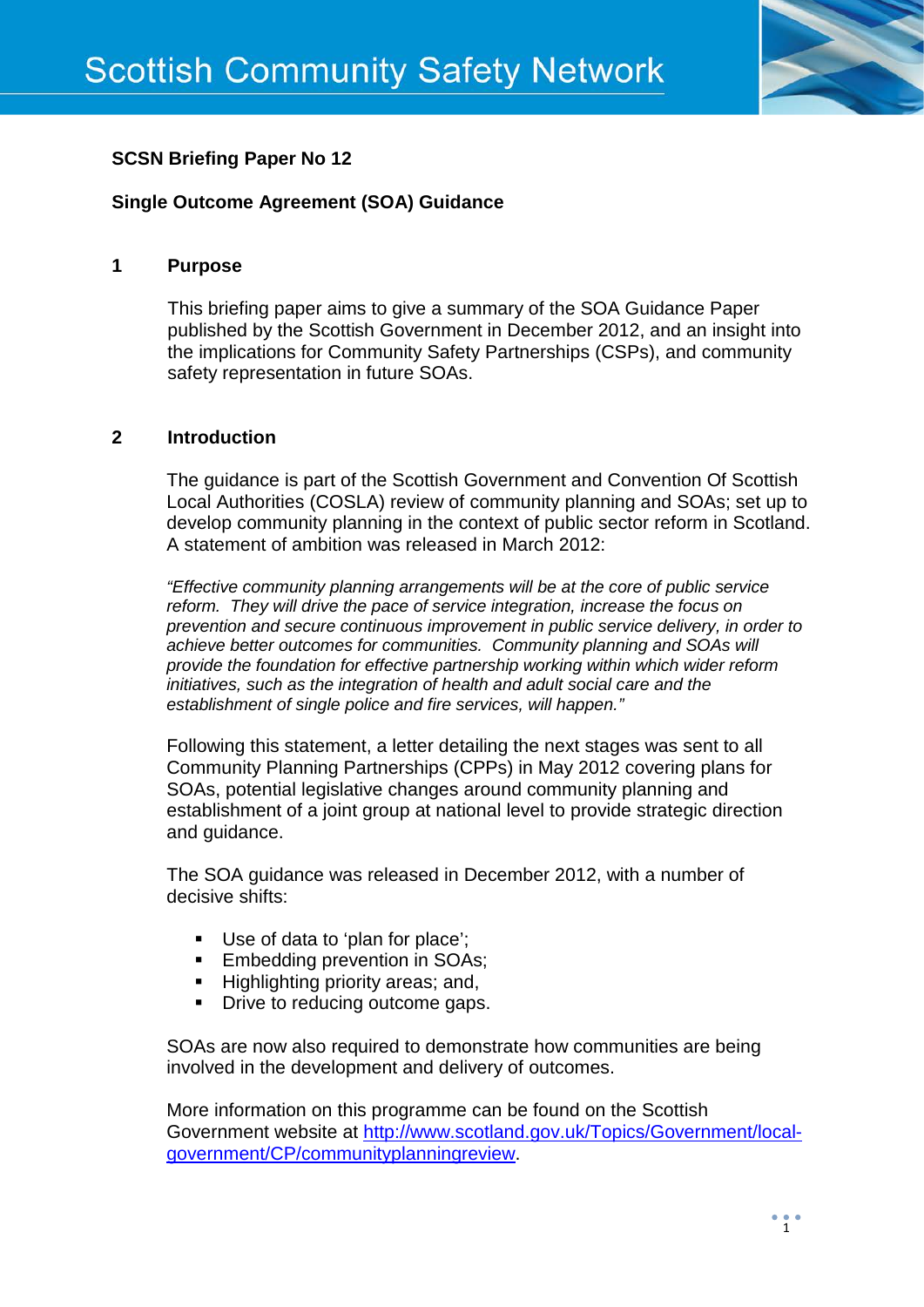## **3 Core Principles**

A summary of the core principles covered within the SOA guidance follows.

#### 3.1 SOAs and performance reporting

All partners are expected to contribute effectively and to take shared responsibility for the effectiveness of the CPP, including for the development and delivery of new SOAs and the provision of resources to do this. The Scottish Government is proposing to introduce new legal duties to require them to do so. New reporting arrangements will be determined in time by the Scottish Government, COSLA and CPPs.

#### 3.2 A clear understanding of place

CPPs must develop a clear and evidence-based understanding of local needs and opportunities, underpinned by robust and relevant data and strong engagement with communities and partners.

Effective data underpins CPPs' ability to understand local conditions; to identify priorities and to base resource and service provision decisions as well as performance reporting on this robust data analysis. Strategic assessments or needs assessments are two ways of obtaining this clear understanding of place.

#### 3.3 Plan and deliver for outcomes

In order to improve local outcomes, each new SOA must set out priorities based on the CPP's understanding of place, and must demonstrate the relationship between these local outcomes and the National Outcomes.

The SOAs must be able to demonstrate change over time – what will be different for communities in the long-term, and what will be done in the short and medium term to secure this change. Measuring progress over these time frames is essential.

The resources of all partners must be deployed as a CPP works towards the outcomes, particularly focused on prevention, early intervention and the reduction of inequalities.

## 3.4 Policy priorities

The key priorities are:

- Economic recovery and growth;
- **Employment;**
- **Early years;**
- Safer and stronger communities, and reducing offending;
- $\blacksquare$  Health inequalities and physical activity; and
- Outcomes for older people.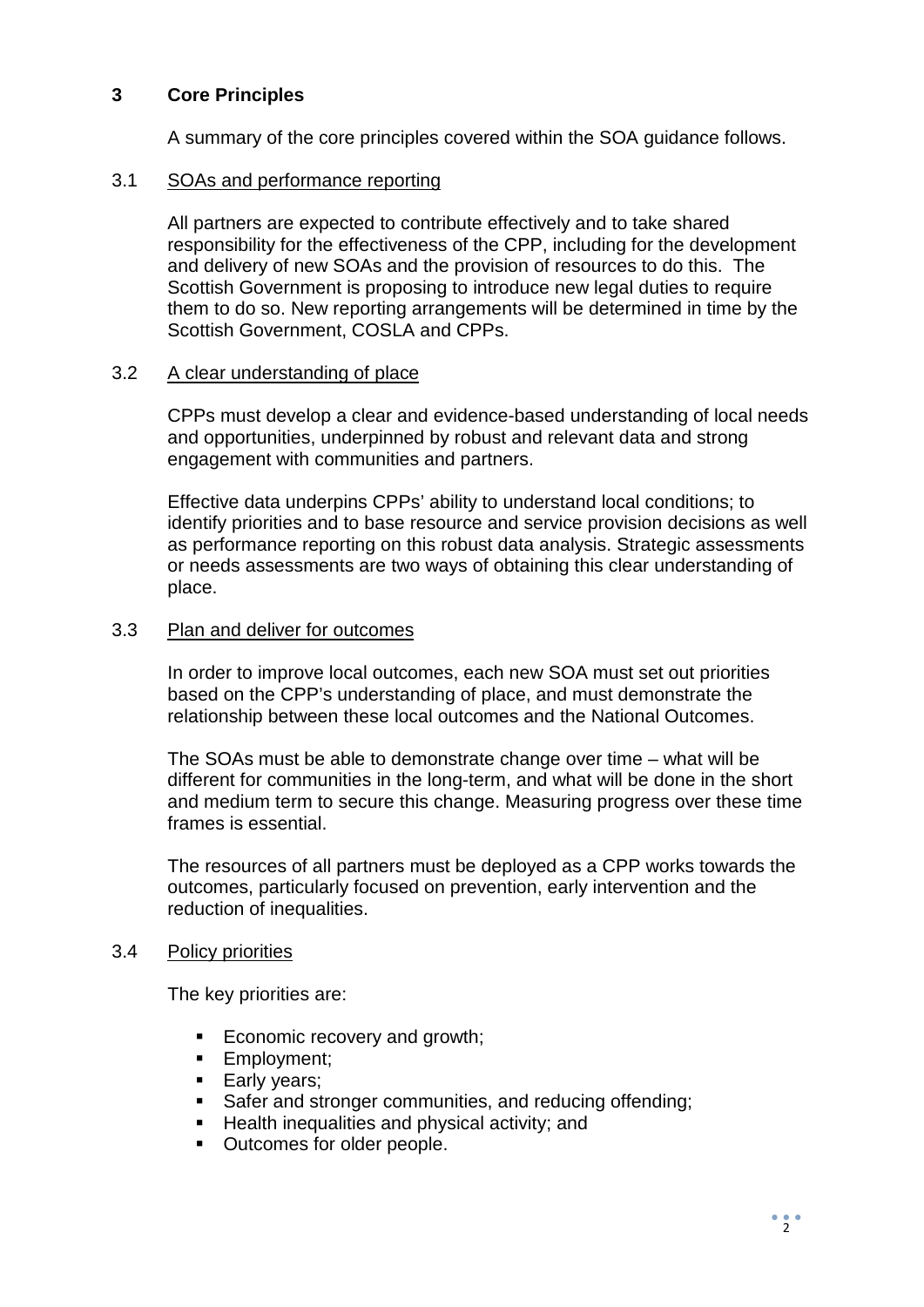These are the areas where there is scope for reducing inequalities, an evidenced need for improvement, lend themselves to preventative and early intervention approaches and where partnership working is critical to achieve change. They are also mutually enforcing – progress in one area can contribute to progress in another, for example early years and most of the other key priority areas.

#### 3.5 Prevention

Preventative approaches are:

*"Actions which prevent problems and ease future demand on services by intervening early, thereby delivering better outcomes and value for money".*

SOAs must now include a specific plan for prevention which reaches beyond the Change Funds into mainstream services. They must also demonstrate what will happen and how.

## 3.6 Community engagement

CPPs and partners should be engaging with their communities to identify and prioritise local outcomes, and demonstrate how they will be involved in achieving these outcomes; working with them to develop their capacity to succeed.

## 3.7 Equalities

Equality considerations should run through all the activities of the CPP and be woven into the development of its SOA. Having a clear understanding of community diversity is essential to develop a clear and co-ordinated approach to tackling inequalities in communities.

## **4 Community Safety Partnership Context**

It is positive that community safety is one of the SOA key priorities, and CPPs have been recommended to use principles long-established in community safety such as early intervention, joint working and evidence-based strategic planning.

Central to this are partnership approaches at a strategic and operational level, which are person-centred, and tackle common underlying factors such as deprivation and inequalities and substance misuse. Links between other priority areas such as early years, employment and health should be promoted and used in approaches to delivering better outcomes for communities.

Developing a robust evidence-base is essential to deliver services based on need, evidence of what works and best value for money. Communities are part of the evidence, but also the solution. SOAs should both influence, and be influenced by, local police and fire plans and reducing reoffending area plans.